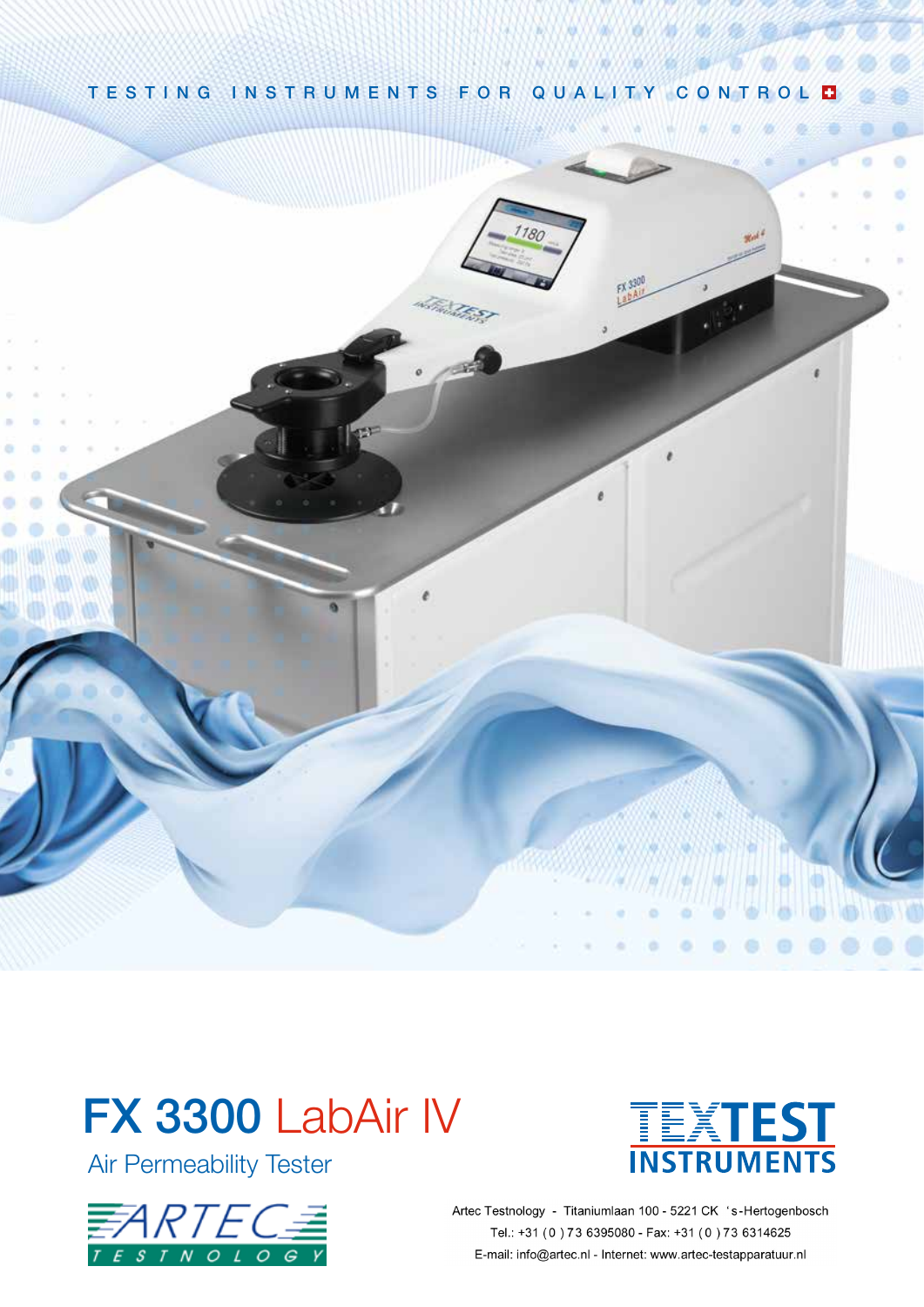# **FX 3300 LabAir IV with many benefits**

The fourth generation of the FX 3300 unites 50 years of experience, know-how and R&D expertise in an instrument for determination of air permeability and pressure drop. The LabAir IV is distinguished by its user-friendliness, flexibility and wide measuring range. The instrument complies to ASTM D 737, ASTM D 3574, DIN 53887, EN ISO 7231, EN ISO 9237, GB/T 5453, GB/T 24218.15, JIS L 1096-A, TAPPI T-251, WSP 70.1 and many other national and international test standards.

#### Benefit thanks to sophisticated design

Due to the robust design and the very sturdy clamping arm, the instrument is well-suited, not only for measurements in the laboratory, but also for the rugged conditions of a production environment.

#### Benefit thanks to flexibility

Many custom-built test heads and adapters are available for special applications. Talk to us, if your products are out-of-the-ordinary.

#### Benefit thanks to «more than air permeability»

Besides air permeability in many different units of measure, the FX 3300-IV can also determine pressure drop and specific air flow resistance.

#### Benefit thanks to Sequence Module

This optional software module allows the programming of automatic pressure or velocity sequences for R&D work in the acoustic filter sector. As a result, the respective air permeabilities or pressure drops, and, if desired, the rayl values and non-linearity factors, are provided.

| <b>Test results</b> |                              |                      |              |           |      |
|---------------------|------------------------------|----------------------|--------------|-----------|------|
|                     | <b>Sequence Air Velocity</b> | <b>Pressure Drop</b> | Rayl         | NLF1 NLF2 |      |
|                     | 1200 mm/s                    | 116 Pa               | 580 mks rayl |           |      |
|                     | 2/600 mm/s                   | 350 Pa               | 581 mks rayl | 1.00      |      |
|                     | 3/1050 mm/s                  | 616 Pa               | 588 mks rayl | 1.01      | 1.07 |
|                     | 41500 mm/s                   | 904 Pa               | 602 mks rayl | 1.02      |      |
|                     | 52000 mm/s                   | 1250 Pa              | 623 mks rayl | 1.04      |      |



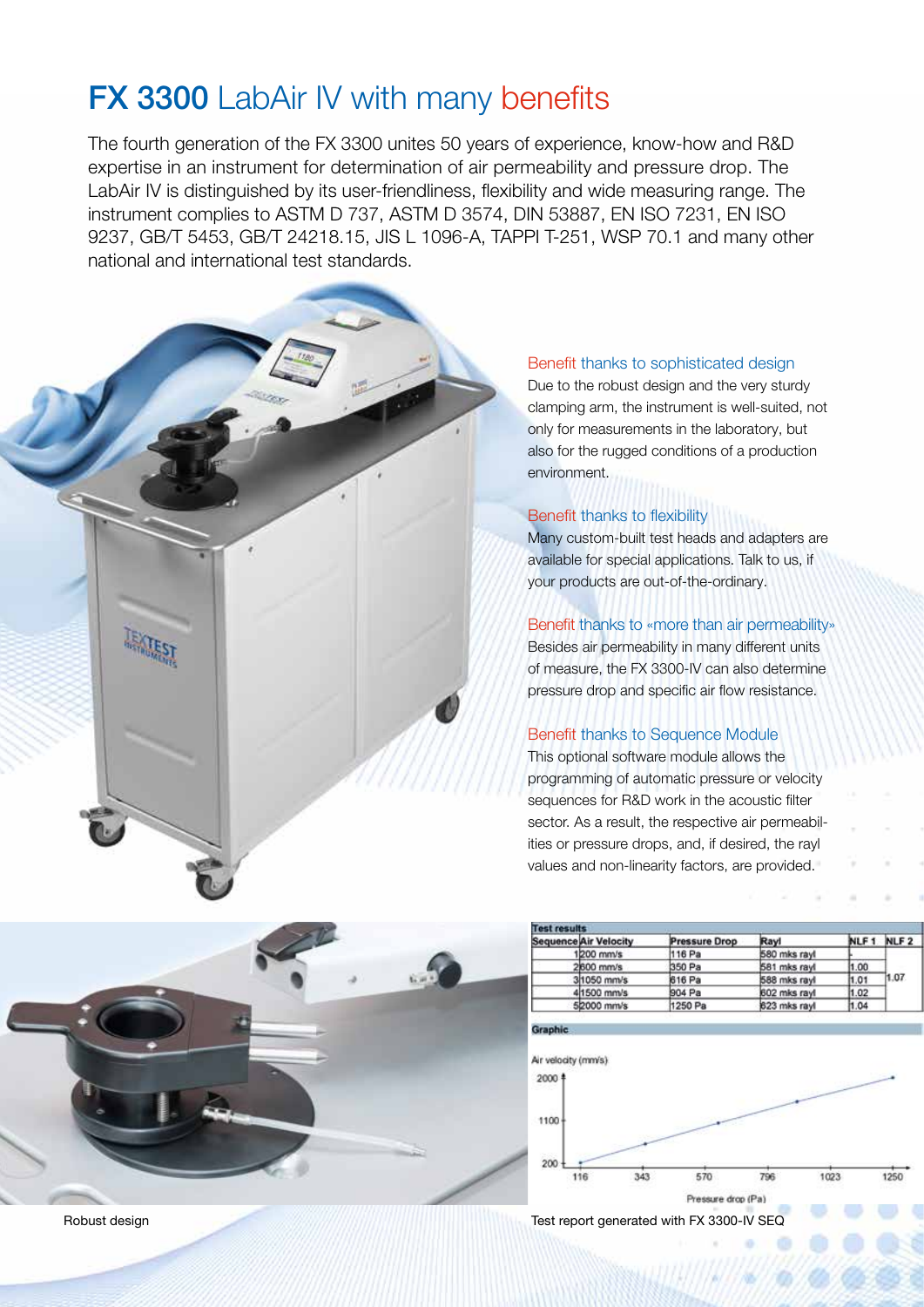

Touch display for operation of the instrument

#### Benefit thanks to automatic cleaning function

Manual cleaning is rendered unnecessary. The automatic cleaning function prevents fibers and dust from accumulating on the orifice disk or at its seals, which can affect the test results.

#### Benefit thanks to automatic measuring range selection

The operator has no influence whatsoever on the test result. The automatic measuring range selection has eliminated the last source of error.

#### Benefit thanks to evaluation and printing options

The instrument can be connected to a network by ethernet cable or Wi-Fi. With the optional evaluation module, test reports in PDF or XML formats can be downloaded from the instrument's web server. Alternatively, an integrated strip printer is available.

## BENEFITS AT A GLANCE **N**

- **n** Sophisticated design
- **n** Flexibility
- «More than air permeability»
- Sequence Module
- **n** Automatic cleaning function
- **n** Automatic measuring range selection
- **n** Evaluation and printing options

#### **Basic data Style: 4711 Reference: A Date: 28.08.2019 Time: 11:55:23 FX 3300 LabAir IV Instrument: Serial Number: 100 Settings** Test pressure: 125 PA Test area:  $38 \text{ cm}^2$ Nom / Min / Max: 60.0 / 54.0 / 66.0 ft<sup>3</sup>/ft<sup>2</sup>/min **Statistical analysis** Average: 58.0 ft<sup>3</sup>/ft<sup>2</sup>/min Minimum: 46.2 ft3 /ft2 /min Maximum: 68.3 ft<sup>3</sup>/ft<sup>2</sup>/min CV: 12.3 % Cpk: 0.189 **Test results** [ft9/ft9/min] 660 600 540  $\tilde{2}$  $\overline{\mathbf{3}}$ ś  $\overline{4}$ AR-3 #3/#3/min 46.2.63/63/min Ĥ,  $\overline{2}$ 58.3 ft<sup>3</sup>/ft<sup>2</sup>/min 56.7 ft3/ft2/min 3 ś 60.7 ft<sup>3</sup>/ft<sup>2</sup>/min

Test report generated with FX 3300-IV EVA



Integrated Strip Printer FX 3300-IV STP Test heads for various standards

#### **Static Air Permeability**